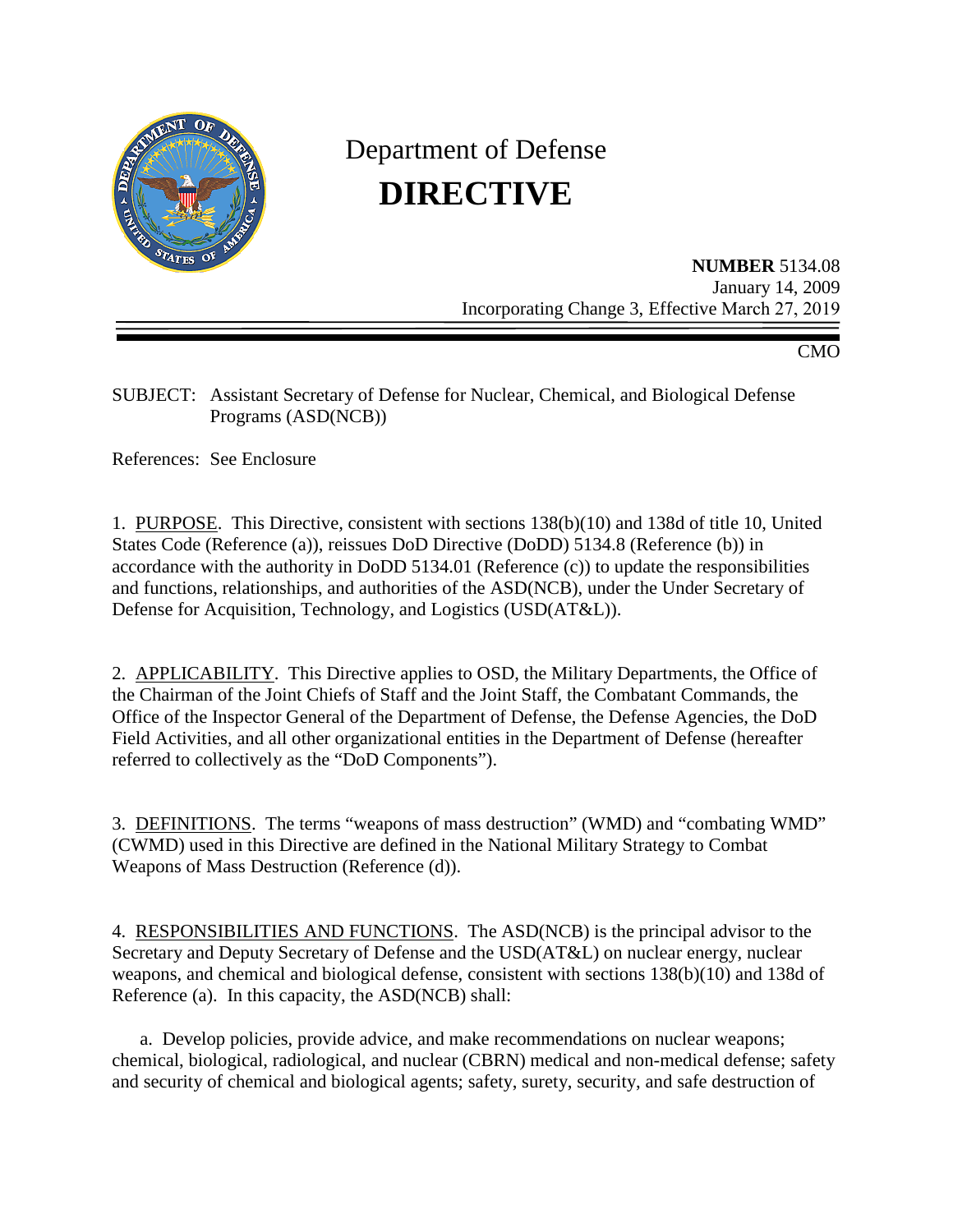the current chemical weapons stockpile; CWMD; nuclear, chemical, and biological (NCB) arms control activities; and related plans and programs.

b. Exercise oversight, in coordination with the Under Secretary of Defense for Policy (USD(P)), the Chairman of the Joint Chiefs of Staff, and the Commander, U.S. Strategic Command (USSTRATCOM), to ensure that DoD CWMD research and development investment planning, acquisition programs, and related activities comply with applicable law and Presidential and DoD policy, strategy, and guidance.

(1) Develop acquisition policies, strategies, priorities, and procedures.

(2) Provide advice and recommendations and issue guidance for related operational plans to the Military Departments and Defense Agencies.

(3) In coordination with the USD(P), the Under Secretary of Defense for Personnel and Readiness (USD(P&R)), and the Chairman of the Joint Chiefs of Staff, develop a comprehensive research, development, and acquisition (RDA) strategy for the eight mission areas to combat WMD, consistent with DoDD 2060.02 (Reference (e)).

c. Develop systems and standards and a collaborative process for the oversight of Military Department and Defense Agency CWMD programs.

d. Integrate the management of all nuclear weapons; CBRN medical and non-medical defense; safety and security of chemical and biological agents; the safety, surety, security, and safe destruction of the current chemical weapons stockpile; NCB arms control activities; and related assistance to other nations.

e. Participate in committees, boards, and other groups pertaining to areas of assigned responsibilities and functions.

(1) Serve as an OSD representative, adviser, and technical expert in interagency and international activities related to areas of assigned responsibilities and functions.

(2) Serve as the USD(AT&L) principal point of contact for CWMD.

(3) Serve as chair of the CBRN Survivability Oversight Group, consistent with DoD Instruction (DoDI) 3150.09 (Reference (f)).

(4) On behalf of the USD(AT&L), sponsor the Threat Reduction Advisory Committee.

f. Advise the Defense Acquisition Board concerning the review of systems that include nuclear components of warheads; systems required to operate in CBRN environments; medical and non-medical CBRN defense programs; radiological material disposal; and the chemical demilitarization program.

g. Regarding nuclear weapon and radiological matters: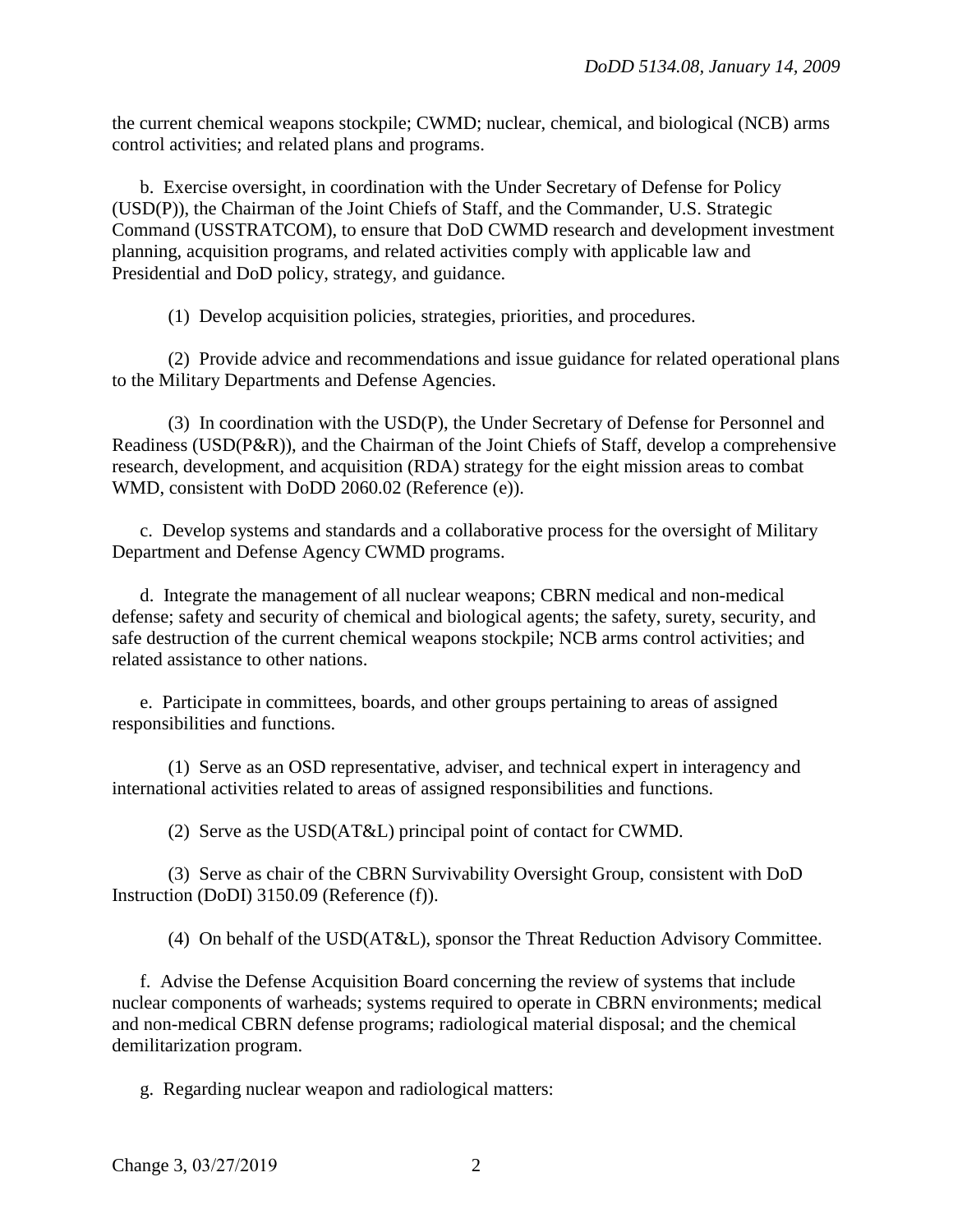(1) Oversee and develop plans, policies, and procedures for nuclear weapons safety, security, survivability, transportation, and use control as well as survivability of materiel and systems relative to nuclear effects; and plan and implement the modernization and upgrading of the nuclear stockpile.

(2) Exercise policy and oversight responsibility for nuclear weapons and critical nuclear command and control facility physical security consistent with DoDD S-5210.81 (Reference (g)) and the DoD Nuclear Weapons Personnel Reliability Program consistent with DoDI 5210.42 (Reference (h)).

(a) Establish and maintain a Security Policy Verification Committee consistent with DoDD O-5210.41 (Reference (i)) to provide assistance in the oversight of the DoD nuclear weapons and components physical security and personnel reliability programs.

(b) Oversee the protection of nuclear weapons coding equipment consistent with DoDI S-5210.82 (Reference (j)) and the logistic transportation of nuclear weapons consistent with DoDI 4540.05 (Reference (k)). Establish and maintain a Nuclear Transportation Working Group with the Department of Energy (DOE) to provide assistance in transporting nuclear weapons and components.

(c) Formulate DoD procedures for security of DoD nuclear reactors (excluding reactors associated with the naval propulsion program) and special nuclear material consistent with DoDI O-5210.63 (Reference (l)).

(d) Serve as DoD coordinator and funding administrator for nuclear and conventional physical security equipment research, development, test, and evaluation programs executed by the Military Departments and the Defense Threat Reduction Agency (DTRA).

(3) With the USD(AT&L), sponsor the activities of the Defense Science Board Permanent Task Force on Nuclear Weapons Surety. Act upon the advice or recommendations of the Board consistent with USD(AT&L) Memorandum (Reference (m)) and DoDI 5105.04 (Reference (n)).

(4) Develop policy for, coordinate, and oversee the implementation of nuclear weapons safety and security and related assistance to other nations.

(5) Develop policy and procedures for nuclear weapon radiological accident and incident response planning, training, and exercise coordination in accordance with DoDD 3150.08 (Reference (o)).

(6) Provide, in coordination with the Under Secretary of Defense for Intelligence (USD(I)), the USD(P), and the USD(P&R), guidance and direction for DoD support to Annex IV to National Security Presidential Directive (NSPD) 17/Homeland Security Presidential Directive (HSPD) 4 (Reference (p)) to ensure the development and implementation of acquisition strategies, program plans, budgets, and the DoD concept of operations.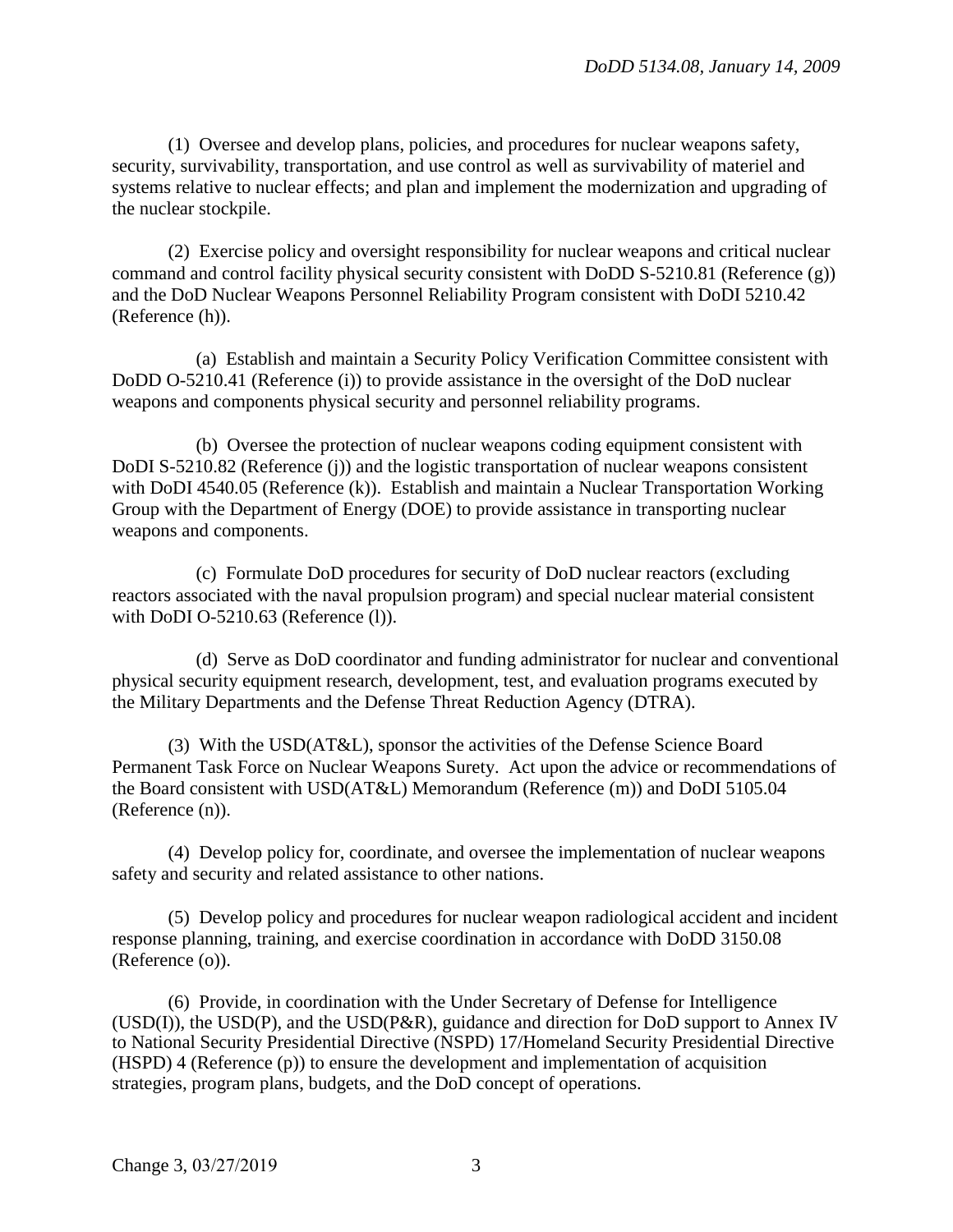(7) Plan and implement life-cycle activities for the sustainment and modernization of the nuclear weapons stockpile, including development, manufacture, use, storage, retirement, and disposal of nuclear weapons. Establish and maintain a DoD strategic analytical capability to support studies and analyses of nuclear weapons transformation.

(8) Manage the allocation of special nuclear material for defense research and the control of information relating to the manufacture and utilization of nuclear weapons.

(9) Oversee and coordinate DoD activities regarding the detection of nuclear weapons and materials and serve as the acquisition and technology lead for support to the Domestic Nuclear Detection Office under the Department of Homeland Security in accordance with NSPD 43/HSPD 14 (Reference (q)).

(10) Oversee the Joint Atomic Information Exchange Group in accordance with DoDI 5030.14 (Reference (r)).

(11) Provide information to the congressional committees on national security concerns for nuclear energy as required by section 2259 of title 42, U.S.C. (Reference (s)).

(12) Serve as Vice Chairman of the North Atlantic Treaty Organization Nuclear Planning Group – High-Level Group.

(13) Serve as Staff Director of the Nuclear Weapons Council (NWC) consistent with section 179 of Reference (a); as Executive Secretary of NWC; and as Chair of the NWC Standing and Safety Committee. Manage development and interagency coordination of required annual reports, including the Nuclear Weapons Stockpile Memorandum, the Report on Stockpile Assessments, the Joint Surety Report, and the NWC Chair's Annual Report to Congress. The Nuclear Weapons Council Committees shall advise the Staff Director, Nuclear Weapons Council, as the Staff Director deems appropriate and necessary.

(14) Serve as Executive Secretary of the Nuclear Command and Control System (NCCS) Committee of Principals; Chair of the NCCS Committee of Deputies; Executive Secretary of the Senior NSPD-28 Oversight Committee; Chair of the NSPD-28 Oversight Committee; and Chair of the Nuclear Weapon Accident Response Subcommittee to establish DoD positions regarding the requirements of NSPD 28 (Reference (t)).

(15) Serve as the DoD principal point of contact for:

(a) Cooperation with other nations on military applications of atomic energy under sections 2121, 2153, and 2164 of Reference (s).

(b) Cooperation with DOE and other agencies on all atomic energy matters that the Department of Defense determines to be related to the military applications of nuclear weapons or nuclear energy, including the development, manufacture, use, storage, retirement, and disposal of nuclear weapons, the allocation of special nuclear material for military research, and the control of information relating to the manufacture or utilization of nuclear weapons; oversight of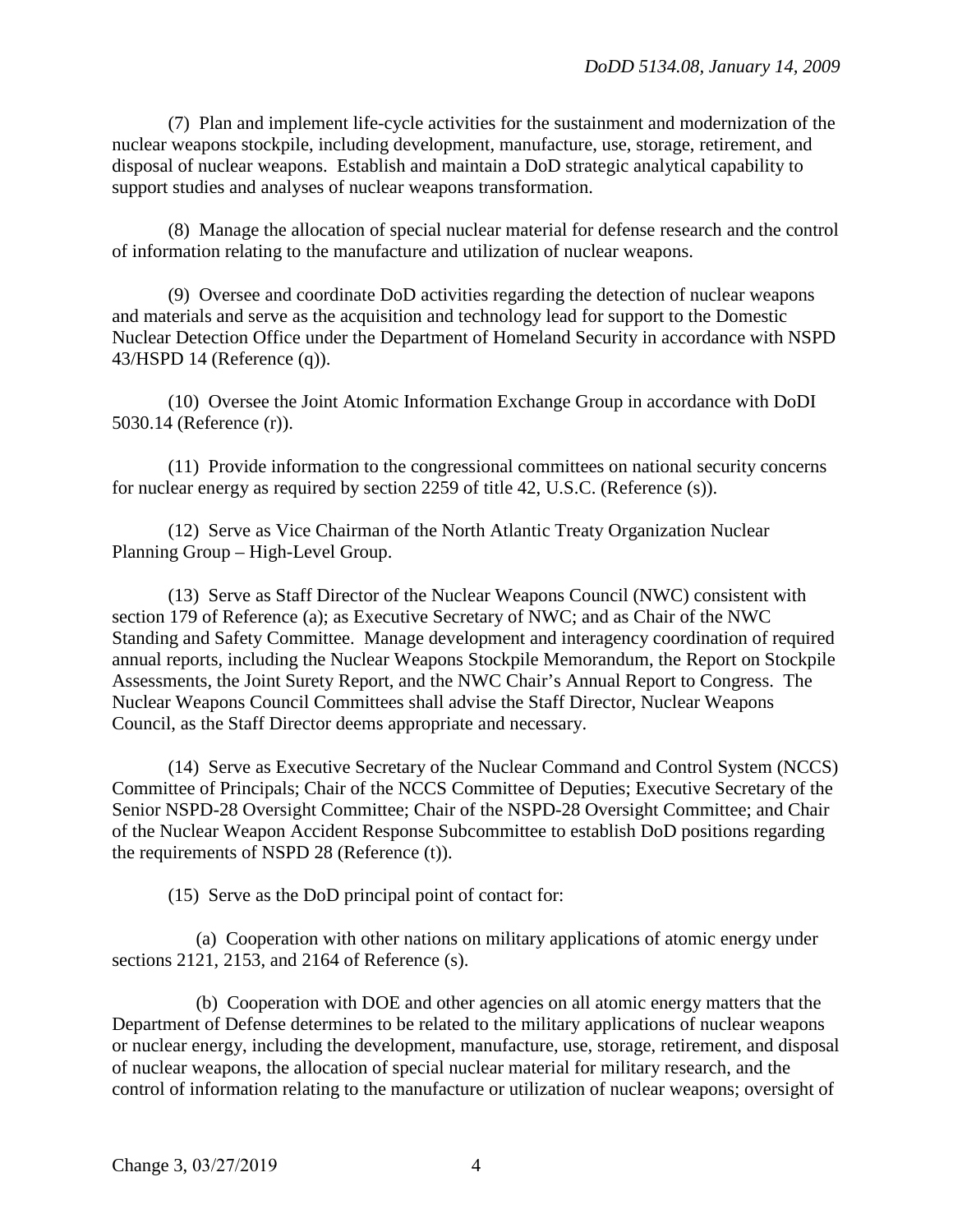staff development of policy and integration of the DoD Components in the implementation of DoD atomic energy activities, including all matters related to military application of nuclear weapons or nuclear energy.

(16) Serve as the USD(AT&L) principal point of contact for:

(a) Implementation of Reference (t) in coordination with the DoD Chief Information Officer (DoD CIO).

(b) Coordination with the National Aeronautics and Space Administration on nuclear power sources.

(c) Nuclear defense activities in nonproliferation initiatives; counterproliferation initiatives including nuclear-radiological detection, interdiction, collection, render safe, forensics, attribution and force protection against prompt nuclear effects; defense against nuclear terrorism; and consequence management activities.

h. Regarding CBRN defense programs:

(1) Provide overall coordination, integration, and oversight of the Chemical and Biological Defense Program (CBDP) consistent with sections 1522(b)(1) and 1523 of title 50, U.S.C. (Reference (u)) and USD(AT&L) Memorandum (Reference (v)).

(a) Exercise oversight of related acquisition policy guidance and interagency and international coordination.

(b) Chair the CBDP Overarching Integrated Process Team.

(2) Coordinate and integrate the activities of the Joint Staff/J-8 Joint Requirements Office for Chemical, Biological, Radiological, and Nuclear Defense (CBRND), through the Chairman of the Joint Chiefs of Staff; the Joint Program Executive Office for Chemical and Biological Defense (CBD) and the Joint Science and Technology Office (DTRA Chemical and Biological Technologies Directorate) according to the authority in section 1522 of Reference (u).

(3) On behalf of the USD(AT&L), oversee the activities of the DoD Executive Agent for the CBDP, consistent with DoDD 5160.05E (Reference ((w)) and DoDD 5101.1 (Reference (x)).

(4) Develop policy and provide advice on survivability of materiel and mission critical systems relative to chemical and biological contamination.

(5) Develop policy to ensure that material production and exchanges are executed in compliance with the Chemical Weapons Convention (CWC), Biological and Toxins Weapons Convention, and applicable U.S. law.

(6) Oversee and develop plans, policies, and procedures for chemical and biological agent security, transportation, and use control in accordance with DoDI 5210.65 (Reference (y)), DoDD 5210.88 (Reference (z)), and DoDI 5210.89 (Reference (aa)).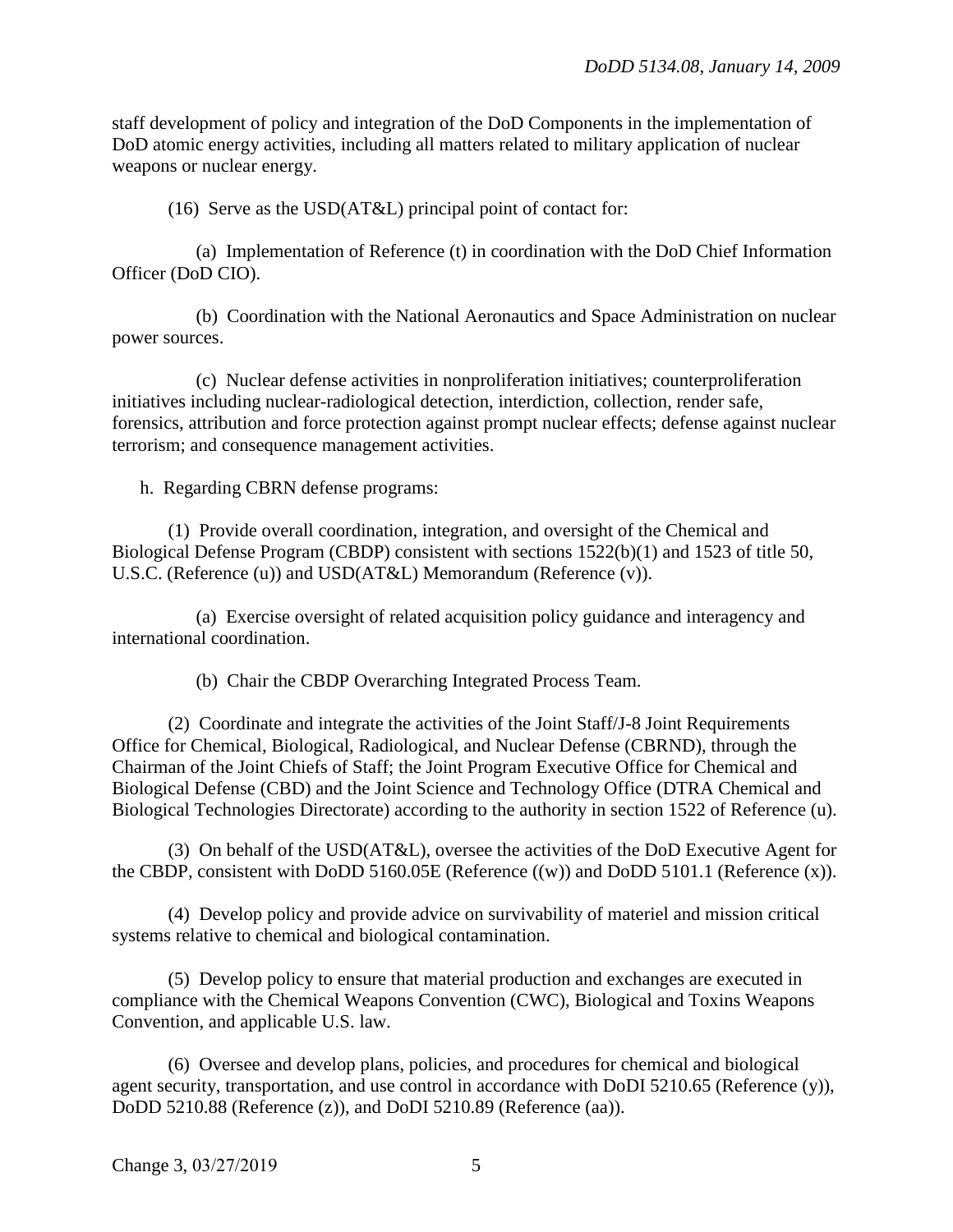(7) Develop and approve the OSD CBDP Programs Strategy Guidance document.

(8) Provide oversight for funds allocation for the CBDP defense-wide account.

(9) Serve as the USD(AT&L) focal point for oversight of CBD international programs and RDA program efforts within the international CBRND community.

(10) Serve as the U.S. Principal to the Steering Group of the Chemical, Biological, and Radiological Memorandum of Understanding among Canada, the United Kingdom, Australia, and the United States.

(11) Serve on the Armed Services Biomedical Research Evaluation and Management Committee to ensure CBRND coordination with related biomedical programs.

(12) Serve as the OSD principal point of contact responsible for the integration of the DoD CBDP medical and non-medical programs and for the overall policy integration of CBRND doctrine, education, training, and exercises; in coordination with the  $\text{USD}(P)$ , the  $\text{USD}(P\&R)$ , and the Chairman of the Joint Chiefs of Staff, and consistent with the responsibilities of the Military Departments under Reference (a).

i. Regarding chemical demilitarization:

(1) Provide program and policy guidance for the U.S. program for destruction of the U.S. chemical weapons stockpile and of non-stockpile chemical materiel. This includes the Chemical Weapons Demilitarization Program, the Chemical Weapons Demilitarization-Newport Program, the program for destruction of non-stockpile chemical materiel that is managed and executed under the supervision of the Secretary of the Army, and the Assembled Chemical Weapons Alternative (ACWA) Program that is managed and executed by the Program Manager for ACWA under the direct supervision of the USD(AT&L).

(2) Ensure programs are executed in compliance with the CWC and applicable U.S. law, using technologies and procedures to afford maximum protection to the general public, the environment, and personnel involved in the actual destruction of the munitions.

(3) Develop implementation guidance and management direction and provide direct oversight for the destruction of the chemical weapons stockpile under the ACWA program.

j. Provide oversight of implementation and compliance with existing and prospective nuclear, biological, and chemical arms control agreements in accordance with DoDD 2060.1 (Reference (ab)). In this capacity:

(1) Establish and lead DoD implementation working groups to monitor and coordinate DoD arms control agreement implementation.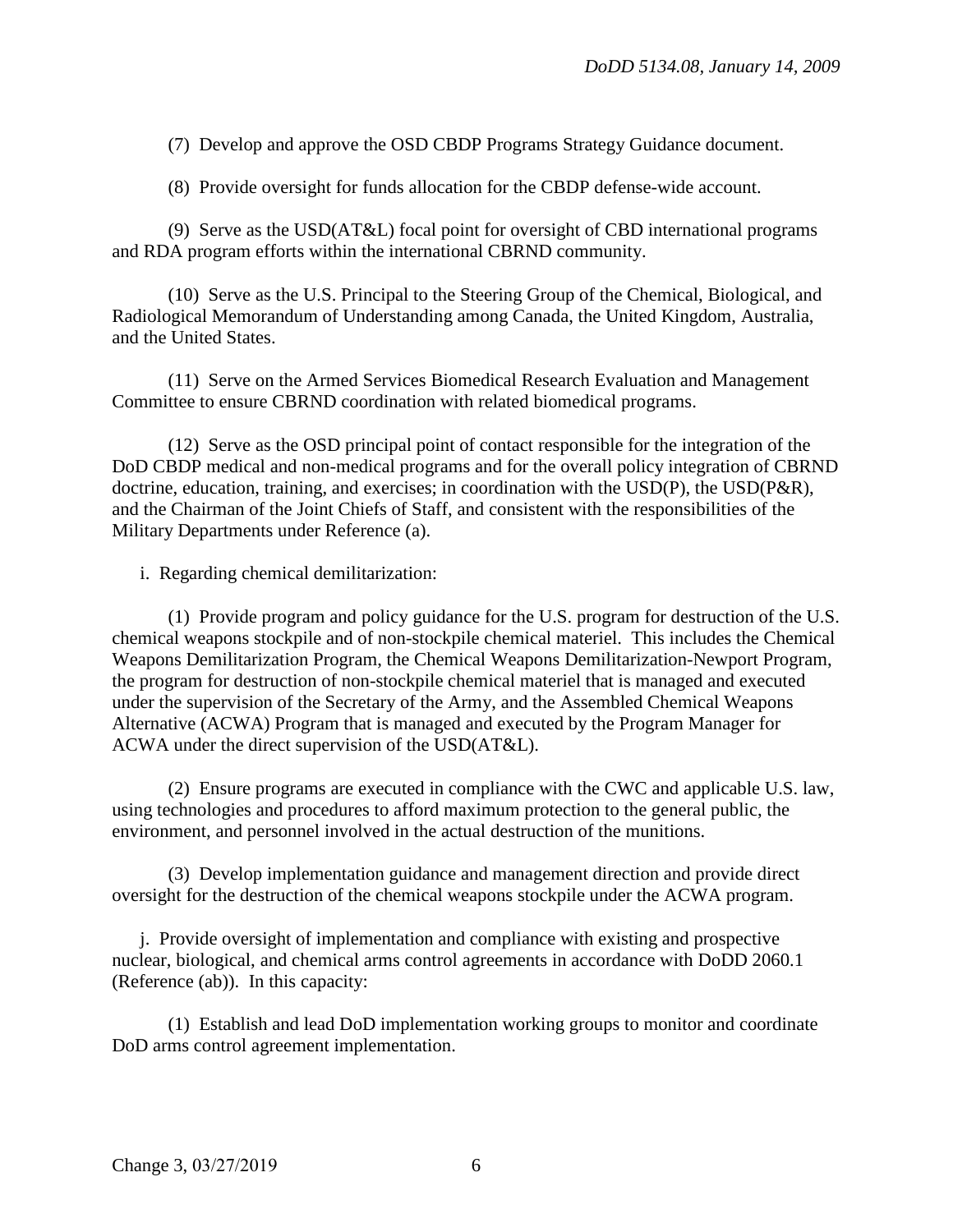(2) Establish and lead DoD compliance review groups to monitor compliance of DoD activities and to coordinate DoD guidance on issues arising from questions of compliance.

(3) In coordination with relevant DoD offices and agencies, provide guidance to the DoD Components to plan, program, and budget for arms control agreement implementation and compliance.

(4) Provide direction and oversight for the conduct of research and development to support DoD arms control agreement implementation and compliance.

(5) Assign DoD treaty managers for nuclear, biological, and chemical treaties and agreements.

k. Exercise oversight of the Cooperative Threat Reduction Program executed by DTRA consistent with the provisions of References (c) and (e). In this capacity:

(1) Establish acquisition procedures and oversee their implementation to avoid organizational conflicts and overlapping duties, achieve strategic risk reduction, and minimize cost overruns and schedule delays.

(2) Provide cooperative threat reduction strategic implementation guidance consistent with signed agreements and U.S. Government policies.

l. Serve as Executive Secretary of the Counterproliferation Program Review Committee (CPRC) and as Chair of the Standing Committee of the CPRC. Review, coordinate, and report on CWMD RDA activities in accordance with section 1605 of Public Law 103-160, as amended (Reference (ac)).

m. Serve as Co-Chair of the Executive Council of the Combating WMD Coordination Group.

n. In conjunction with the USD(I), ensure intelligence and counterintelligence support are provided to nuclear, biological, and chemical defense programs.

o. Participate in those DoD planning, programming, budgeting, and execution activities and requirements and acquisition processes that relate to the responsibilities and functions specified in this Directive.

p. Ensure that ASD(NCB) functional area policies and programs are designed and managed to improve standards of performance, economy, and efficiency and that DTRA is attentive and responsive to the requirements of its organizational customers, both internal and external to the Department of Defense.

q. Perform other duties as assigned by the Secretary of Defense or the USD(AT&L).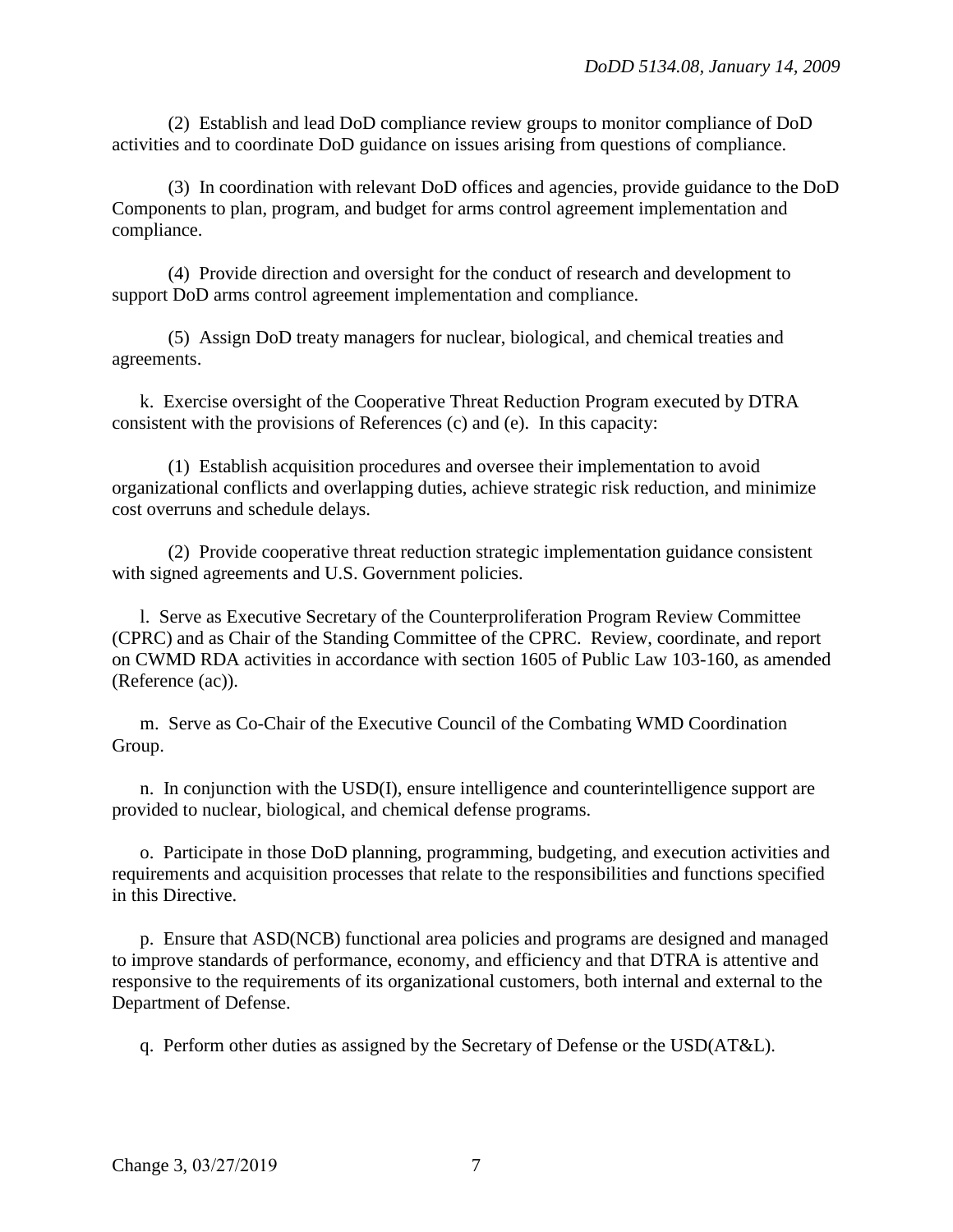#### 5. RELATIONSHIPS

a. In the performance of assigned responsibilities and functions, the ASD(NCB) shall:

(1) Serve under the authority, direction, and control of, and report directly to, the USD(AT&L).

(2) Exercise authority, direction, and control over:

(a) The Principal Deputy to the ASD(NCB).

(b) The Director, DTRA, consistent with DoDD 5105.62 (Reference (ad)).

(c) Deputy Assistants, Special Assistants, and other subordinate officials to the ASD(NCB) as required.

(d) Such other organizations that are or may be established by the USD(AT&L) under the ASD(NCB) consistent with applicable law and within resources provided by the Secretary of Defense.

(3) Use existing systems, facilities, and services of the Department of Defense and other Federal agencies when possible to avoid duplication and achieve maximum efficiency and economy.

(4) Coordinate research and development oversight for CWMD with the Assistant Secretary of Defense for Research and Engineering, the USD(P&R), USD(I), and USD(P).

(5) Coordinate with the Commander, USSTRATCOM, and the USD(P) regarding nuclear weapons matters.

(6) Coordinate with the USD(P&R) on training policies, consistent with DoDD 1322.18 (Reference (ae)), associated with U.S. Armed Forces operating in a CBRN environment.

(7) Coordinate with the DoD CIO regarding electromagnetic pulse policy, guidance, and requirements for acquisition programs and the integration of these criteria into the DoD Electromagnetic Environmental Effects Program.

(8) Coordinate homeland defense and consequence management activities with the Assistant Secretary of Defense for Homeland Defense and Americas' Security Affairs, under the authority, direction, and control of the USD(P), consistent with the Strategy for Homeland Defense and Civil Support (Reference (af)).

(9) Coordinate DoD CWMD efforts with other OSD officials, the Heads of the DoD Components, other Federal officials and representatives of foreign governments as appropriate.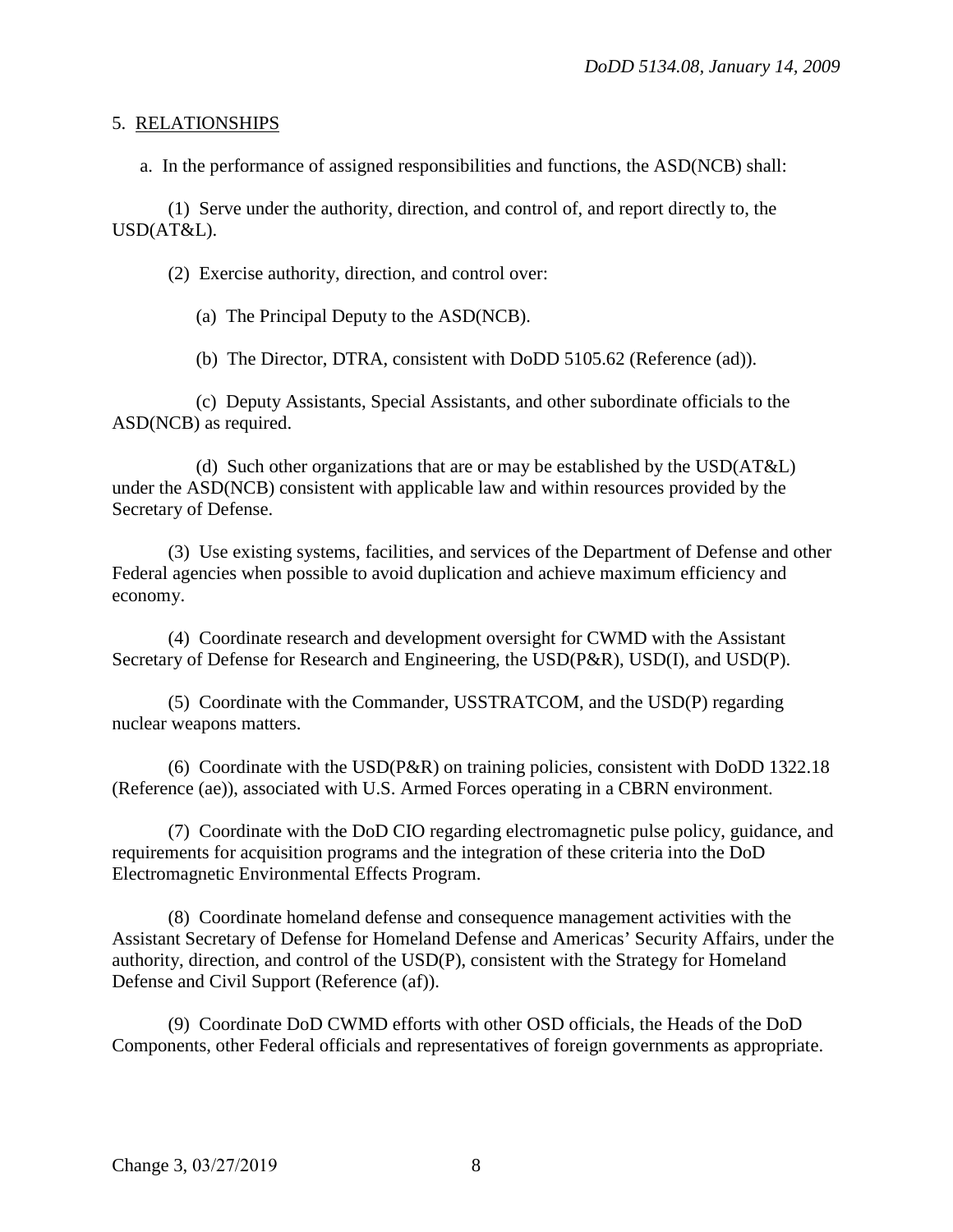(10) Coordinate and exchange information with other OSD officials, the Heads of the DoD Components, and other Federal officials having collateral or related responsibilities and functions.

b. The other OSD officials and the Heads of the DoD Components shall coordinate with the ASD(NCB) on all matters under their purview related to the authorities, responsibilities, and functions assigned in this Directive.

## 6. AUTHORITIES. The ASD(NCB) is hereby delegated authority to:

a. Issue DoD Instructions, DoD Manuals, and one-time Directive-Type Memorandums consistent with DoD Instruction 5025.01 (Reference (ag)) that implement policy approved by the Secretary of Defense or the USD(AT&L) in areas of assigned responsibilities and functions. Instructions to the Military Departments shall be issued through the Secretaries of the Military Departments. Instructions to the Combatant Commands normally shall be communicated through the Chairman of the Joint Chiefs of Staff.

b. Obtain reports and information consistent with DoD Instruction 8910.01 (Reference (ah)) as necessary to carry out assigned responsibilities and functions.

c. Communicate directly with the Heads of the DoD Components, as necessary, to carry out assigned responsibilities and functions, including transmitting requests for advice and assistance. Communications to the Military Departments shall be transmitted through the Secretaries of the Military Departments or their designees, or as otherwise provided in law or directed by the Secretary of Defense in other DoD issuances. Communications to the Commanders of the Combatant Commands normally shall be transmitted through the Chairman of the Joint Chiefs of Staff.

d. Communicate with other Government officials, representatives of the Legislative Branch, members of the public, and representatives of foreign governments, as appropriate, to carry out assigned responsibilities and functions. Communications with representatives of the Legislative Branch shall be coordinated with the Assistant Secretary of Defense for Legislative Affairs or the Under Secretary of Defense (Comptroller)/Chief Financial Officer, Department of Defense, as appropriate, and be consistent with the DoD Legislative Program.

7. RELEASABILITY. **Cleared for public release.** This directive is available on the Directives Division Website at https://www.esd.whs.mil/DD/.

8. SUMMARY OF CHANGE 3. This issuance is updated to include the new Directives Division website and to remove expiration language in accordance with current Chief Management Officer of the Department of Defense direction.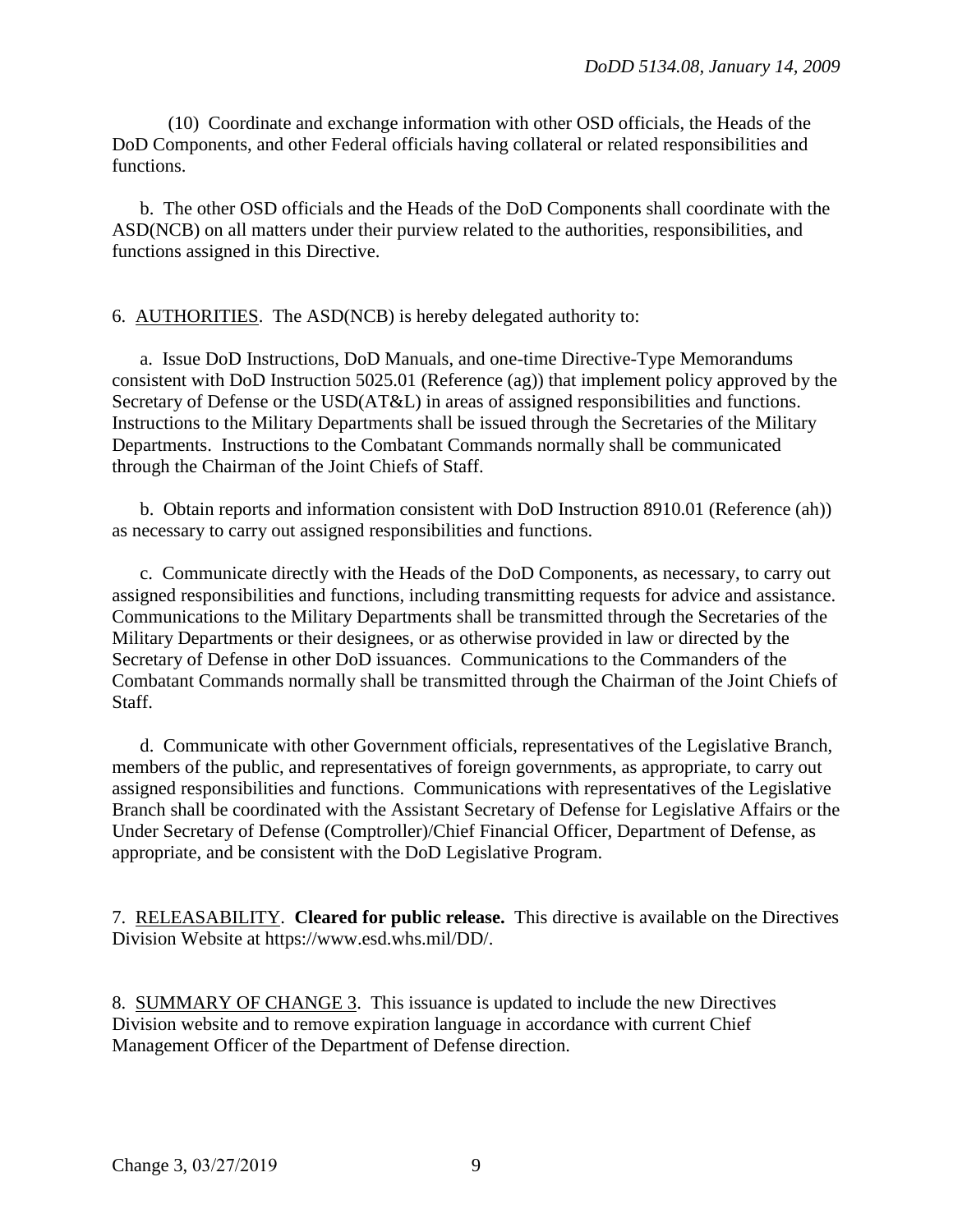9. EFFECTIVE DATE. This directive is effective January 14, 2009.

 $1, 1$ John J. Foung Лr.

Under Secretary of Defense for Acquisition, Technology and Logistics

Enclosure References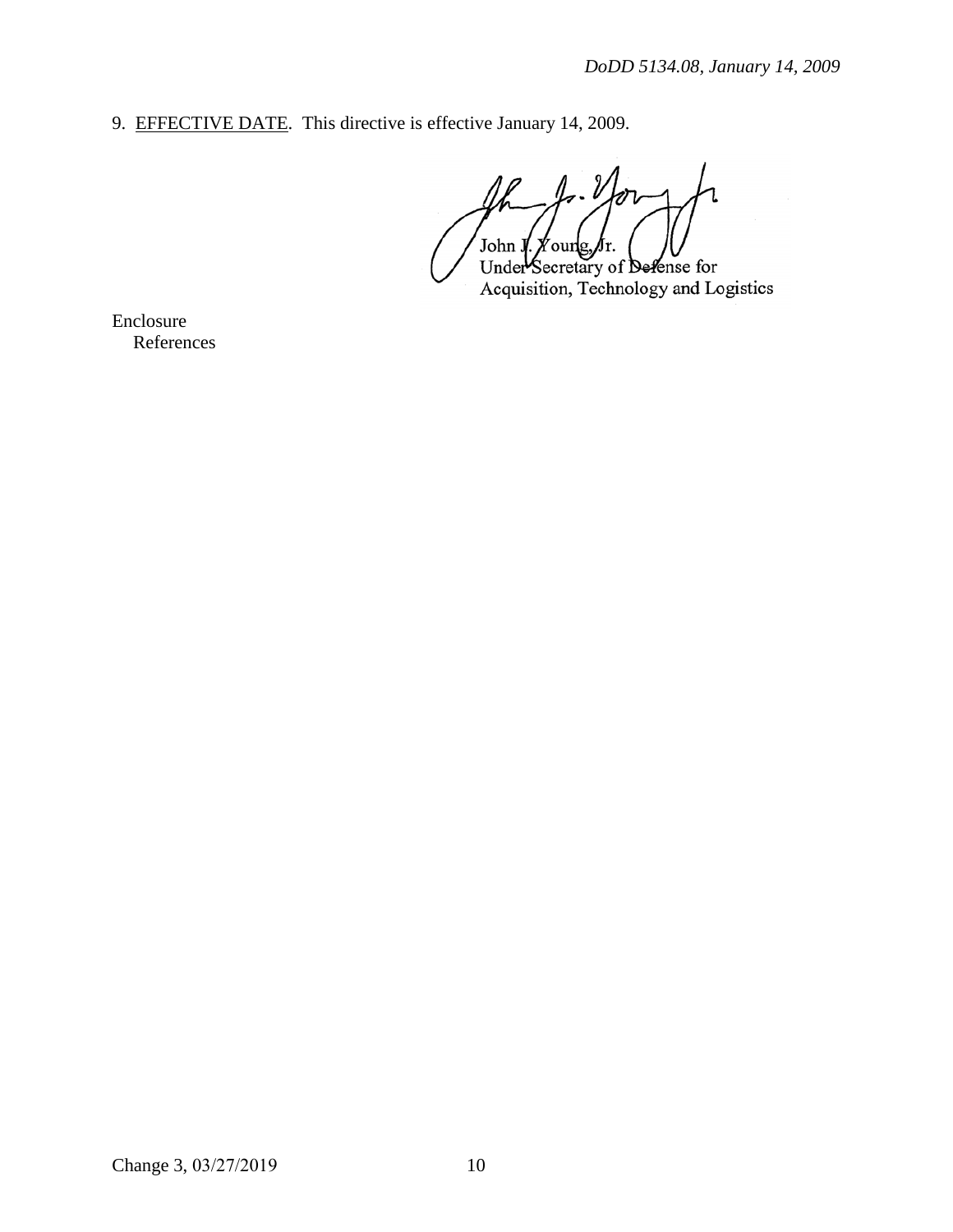## ENCLOSURE

### REFERENCES

- (a) Title 10, United States Code
- (b) DoD Directive 5134.8, "Assistant to the Secretary of Defense for Nuclear and Chemical and Biological Defense Programs (ATSD(NCB))," June 8, 1994 (hereby canceled)
- (c) DoD Directive 5134.01, "Under Secretary of Defense for Acquisition, Technology, and Logistics (USD(AT&L))," December 9, 2005, as amended
- (d) National Military Strategy to Combat Weapons of Mass Destruction, February [1](#page-10-0)3, 2006<sup>1</sup>
- (e) DoD Directive 2060.02, "Department of Defense (DoD) Combating Weapons of Mass Destruction (WMD) Policy," April 19, 2007
- (f) DoD Instruction 3150.09, "The Chemical, Biological, Radiological, and Nuclear (CBRN) Survivability Policy," September 17, 2008, as amended
- (g) DoD Directive S-5210.81, "United States Nuclear Weapons Command and Control, Safety, and Security (U)," August 8,  $2005^2$  $2005^2$
- (h) DoD Instruction 5210.42, "Nuclear Weapons Personnel Reliability Program (PRP)," October 16, 2006
- (i) DoD Directive O-5210.41, "Security Policy for Protecting Nuclear Weapons," November 1, 2004
- (j) DoD Instruction S-5210.82, "Protection of Nuclear Weapons Coding Equipment (U)," August 22, 2006
- (k) DoD Instruction 4540.05, "DoD Transportation of U.S. Nuclear Weapons," June 23, 2011
- (l) DoD Instruction O-5210.63, "DoD Procedures for Security of Nuclear Reactors and Special Nuclear Materials (SNM) (U)," November 21, 2006
- (m) USD(AT&L) Memorandum to the Chairman, Defense Science Board, "Terms of Reference-Defense Science Board (DSB) Permanent Task Force on Nuclear Weapons Surety," November 17, 2006<sup>[3](#page-10-2)</sup>
- (n) DoD Instruction 5105.04, "Department of Defense Federal Advisory Committee Management Program," August 6, 2007
- (o) DoD Directive 3150.08, "DoD Response to Nuclear and Radiological Accidents," January 20, 2010
- (p) Annex IV to National Security Presidential Directive 17/Homeland Security Presidential Directive 4, "National Technical Nuclear Forensics (U)," September 14, 2002
- (q) National Security Presidential Directive 43/Homeland Security Presidential Directive 14, "Domestic Nuclear Detection," April 15, 2005
- (r) DoD Instruction 5030.14, "Disclosure of Atomic Information to Foreign Governments and Regional Defense Organizations," August 17, 2011
- (s) Title 42, United States Code
- (t) National Security Presidential Directive 28, "United States Nuclear Weapons Command, Control, Safety, and Security," June 20, 2003

<span id="page-10-0"></span><sup>&</sup>lt;sup>1</sup> Copies may be obtained from the Internet at http://www.defenselink.mil/pdf/NMS-CWMD2006.pdf

<span id="page-10-1"></span> $2$  Copies of this reference and References (i), (j), and (l) may be obtained from the Internet at http://www.dtic.smil.mil/whs/directives.

<span id="page-10-2"></span> $3$  Copies of this reference and References (p), (q), and (t) may be obtained from the office of the ASD(NCB).